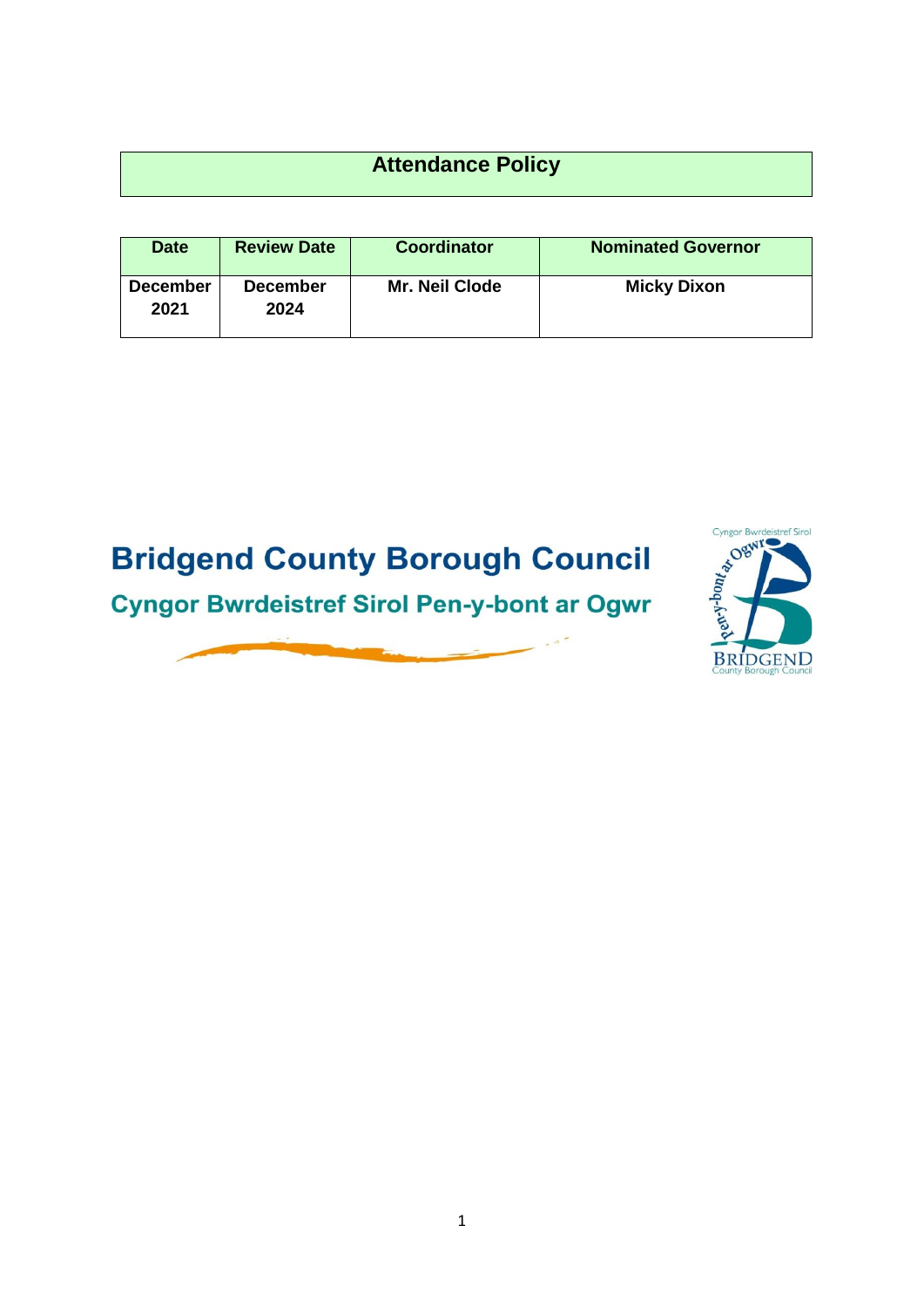## **CONTENTS**

| Introduction<br>Aims<br>$\bullet$<br>Legal Framework<br>$\bullet$                                                                                                                                                                                                                                                                                                                                                                                                                                                                                                                                                                                                                                                                                             |           |  |
|---------------------------------------------------------------------------------------------------------------------------------------------------------------------------------------------------------------------------------------------------------------------------------------------------------------------------------------------------------------------------------------------------------------------------------------------------------------------------------------------------------------------------------------------------------------------------------------------------------------------------------------------------------------------------------------------------------------------------------------------------------------|-----------|--|
| The Education Wales Regulations 2013<br>Definitions<br>$\bullet$<br>Role of head teacher<br>$\bullet$<br>Governing Body<br>$\bullet$<br>Senior Management Team<br>$\bullet$<br>Heads of Year<br>$\bullet$<br><b>Class Teachers/Form Tutors</b><br>$\bullet$<br>Pupils<br>$\bullet$<br>Parents<br>$\bullet$<br>Role of Attendance Clerk<br>$\bullet$<br>Keeping School registers<br>$\bullet$<br>Types of absences<br>$\bullet$<br>Punctuality<br>٠<br><b>Medical Absences</b><br>$\bullet$<br>Holidays during term time<br>٠<br>School procedures<br>$\bullet$                                                                                                                                                                                                | $4 - 10$  |  |
| School Strategies to improve attendance<br>Pupil Involvement<br>$\bullet$<br><b>Parents Notice Boards</b><br>$\bullet$<br><b>School Websites</b><br>$\bullet$<br><b>School Newsletters</b><br>$\bullet$<br>The School Environment<br>$\bullet$<br><b>Breakfast Club</b><br>$\bullet$<br><b>Staff Awareness</b><br>$\bullet$<br><b>Attendance Assemblies</b><br>$\bullet$<br><b>Transition Process</b><br>$\bullet$<br>Parents Evening<br>$\bullet$<br><b>School Sanctions</b><br>$\bullet$<br>Rewards<br>$\bullet$<br><b>Additional Attendance Strategies</b><br>٠<br>Role of the EWS<br>$\bullet$<br>Role of the CSC<br><b>Attendance Drives/Panels</b><br><b>Truancy Patrols</b><br><b>First Day Contact</b><br>Data Collection<br>Monitoring and Reporting | $10 - 14$ |  |
| Appendix 1 - Codes                                                                                                                                                                                                                                                                                                                                                                                                                                                                                                                                                                                                                                                                                                                                            | 15        |  |
| Appendix 2 - Holiday form in term time request                                                                                                                                                                                                                                                                                                                                                                                                                                                                                                                                                                                                                                                                                                                | $16 - 17$ |  |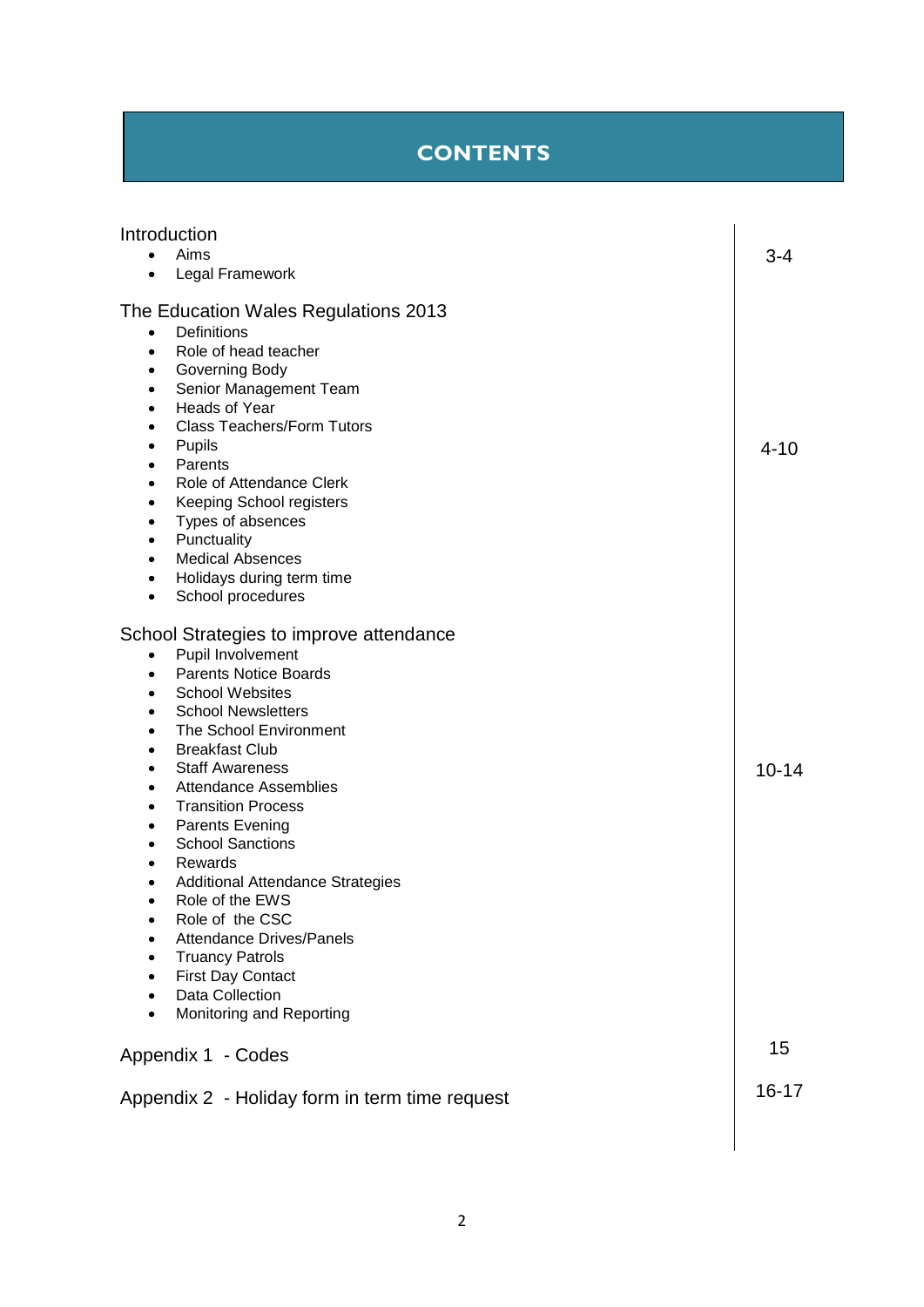#### **Introduction**

At Llangewydd Junior School we are committed to ensuring regular attendance at school is a priority which will provide pupils with the best possible chances in life to succeed and to achieve their goals.

Regular school attendance is essential for all children and young people. Failure to regularly attend can increase the risk of leaving school without any qualifications, and can also increase the likelihood of pupils being drawn into criminal and anti-social behaviour.

Our school will endeavour to work with parents, pupils, the local authority and Central South Consortium Joint Education Services to ensure that all pupils receive an appropriate education and to attend school regularly.

This attendance policy reflects the local authority's Attendance Strategy.

### **Aims**

This policy aims to ensure that attendance and punctuality remains a key focus for all, including governors, teachers, parents, pupils and partner agencies. We will strive to:

- $\triangleright$  offer a safe and friendly environment which welcomes children regardless of race, gender or ability.
- $\triangleright$  raise standards and ensure all pupils reach their full potential, through a high level of school attendance and punctuality.
- $\triangleright$  ensure all stakeholders receive communication about information on the importance of regular school attendance.
- $\triangleright$  identify those pupils with irregular attendance at an early stage and to work with partner agencies to try and address any barriers that stop pupils from attending school regularly.
- $\triangleright$  keep accurate and up to date attendance data.
- $\triangleright$  ensure all pupils are safe, and for schools to follow the local authority's 'Children Missing Education' guidance.
- $\triangleright$  reward those pupils who have made significant progress in raising attendance levels.

This document is supported by the All Wales Attendance Framework. [http://gov.wales/topics/educationandskills/schoolshome/pupilsupport/framework/?lan](http://gov.wales/topics/educationandskills/schoolshome/pupilsupport/framework/?lang=en) [g=en](http://gov.wales/topics/educationandskills/schoolshome/pupilsupport/framework/?lang=en)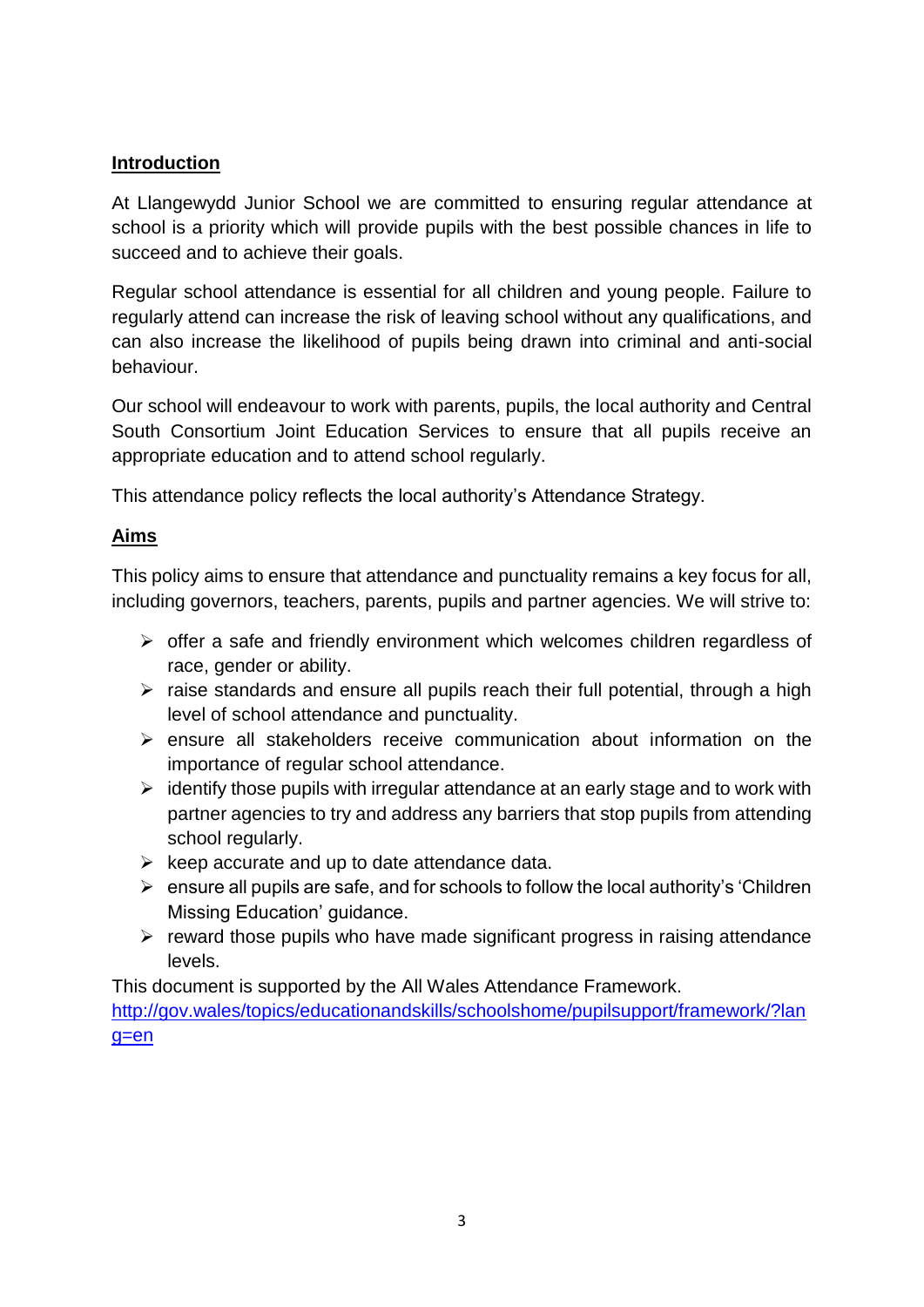## **Legal Framework**

The law outlining attendance is:

#### **The Education Act 1996 which places a legal obligation on**:

- $\triangleright$  the local authority to provide and enforce attendance;
- $\triangleright$  school to register attendance and notify the local authority of a child's absence.

#### **Section 7 of the above act states that**:

'The parent of every child of compulsory school age shall cause him/her to receive efficient, full time education suitable to his/her age, aptitude and ability and to any special educational needs he/she may have either by regular attendance at school or otherwise'.

#### **Section 444 further states that**:

'The parent of a child of compulsory school age registered at school and failing to attend regularly is guilty of an offence punishable in law'.

#### **School Attendance Orders (SAO):**

Under the Education Act 1996 section 437- 443 a School Attendance Order applies when a parent of compulsory school age fails to prove that the child is receiving a suitable education and where the authority believes the child should attend school. A School Attendance Order may be used to direct a parent to send their child to a specified school, and should be used when a pupil is not on roll at any school.

#### **The Education (Penalty Notice) Wales Regulations 2013** :

This legislation came into force in September 2014 and has given local authorities new powers to issue fixed penalty notices. (FPN). A code of conduct has been agreed by Bridgend County Borough Council on the issuing of the FPN which includes the following criteria:

- $\triangleright$  Minimum of 10 unauthorised absences in the current term which do not have to be consecutive.
- $\triangleright$  Minimum of 10 sessions of lateness after the close of registration.
- $\triangleright$  Parents/carers who chose to take their children out of school on holiday during term time without authorisation from the Head teacher for a minimum of 10 unauthorised sessions.
- $\triangleright$  Pupil regularly coming into contact with the police during school hours without a justified reason.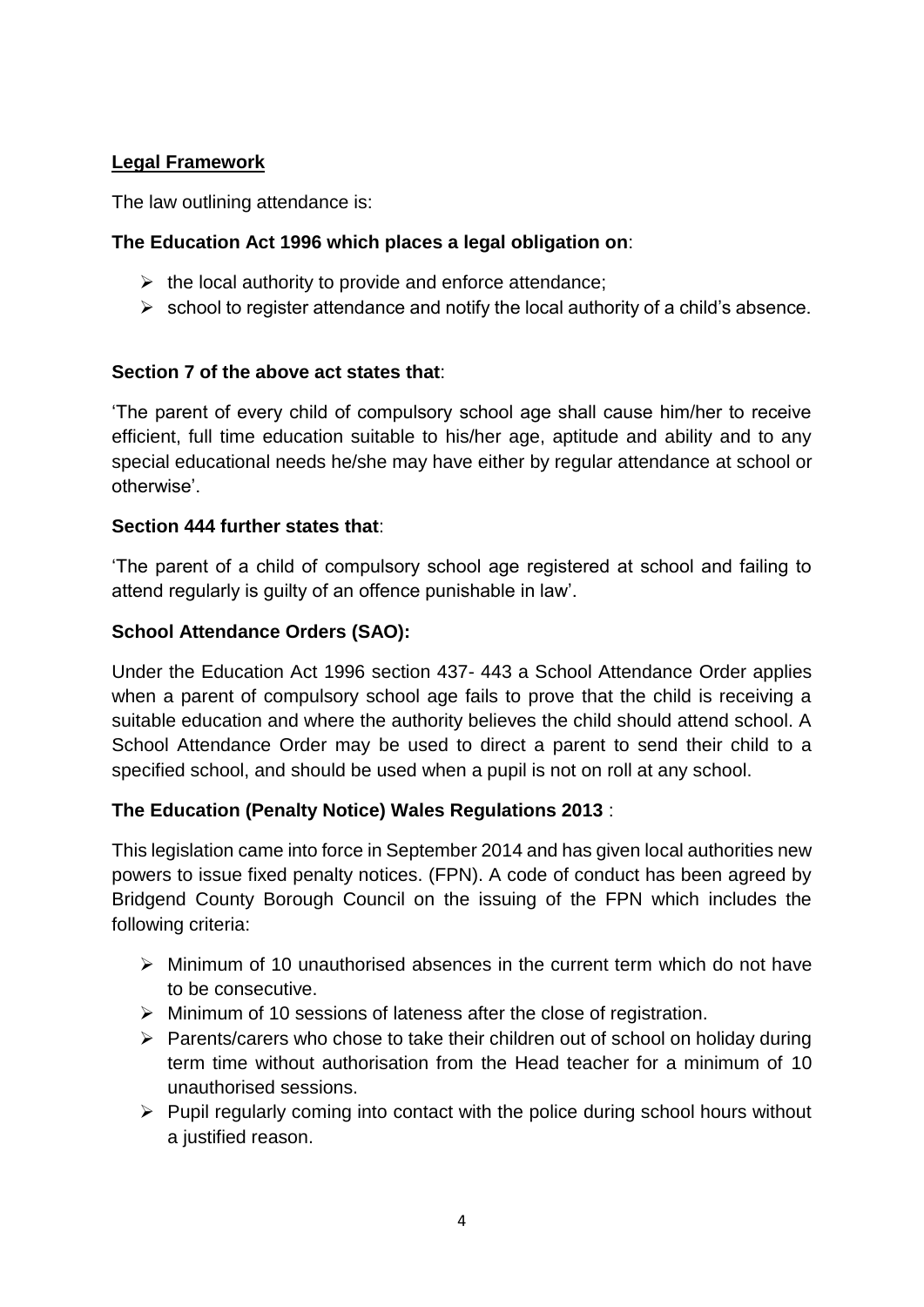$\triangleright$  Parents/carers failing to engage with school/EWS but where prosecution has not been instigated.

The Head teacher will inform the parent by letter that a request for a fixed penalty notice will be completed and sent to the Lead Education Welfare Officer(Lead EWO) for the local authority. The Lead EWO will consider the request, taking into account levels of absence, level of parental engagement, any equality implications, history of attendance and also any statement of special educational needs.

A fixed penalty notice warning may be issued and a period of 15 days will be monitored for an immediate improvement. A warning may not be issued in respect of an unauthorised holiday in term time.

A penalty notice is £60 if paid within 28 days in receipt of the notice, increasing to £120 if not paid within 28 days. If not received by 42 days then the local authority can prosecute parents for the child's absence.

For further information please see the BCBC website.

[www.bridgend.gov.uk](http://www.bridgend.gov.uk/)

### **Definitions**

Compulsory school age – under section 8 of the Education Act 1996, children and young people should attend school from the start of the first term commencing after their fifth birthday. The ends of the term dates are  $31^{st}$  March,  $31^{st}$  August and  $31^{st}$ December. A young person ceases to be compulsory school age on the last Friday in June of the school year in which they have their 16<sup>th</sup> birthday.

'Parents' section 576 of the Education Act 1996 includes:

- $\triangleright$  All natural parents whether married or not.
- $\triangleright$  Any person who although not a natural parent, has parental responsibility for a young person or child, and any person, who although not a natural parent has care of a child or young person.

Meanings: *'EWS' – Education Welfare Service 'EWO' – Education Welfare Officer 'CME' – Children missing education' 'CSCJES' – Central South Consortium Joint Education Service.*

*CTF - Common Transfer File – pupil file transferred to relevant school.*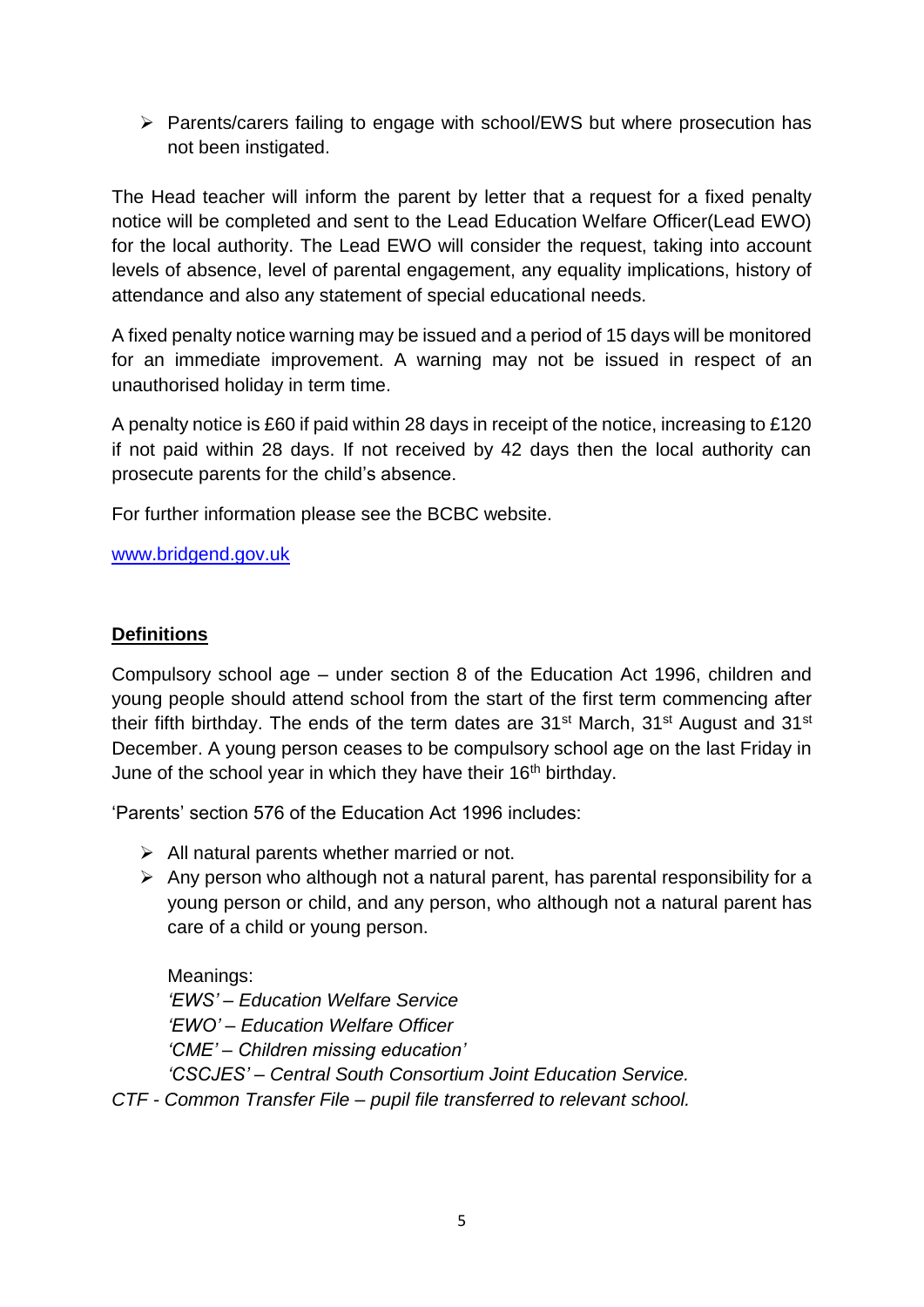Attendance is everybody's concern and at Llangewydd Junior School and we expect all stakeholders to play a part in improving attendance.

### **Role of Head teacher:**

- $\triangleright$  To be responsible for overall management and implementation of this policy.
- $\triangleright$  Work closely with the school's governing body.
- $\triangleright$  Set attendance targets with the Central South Consortium challenge advisors and governors, and take advice from the local authority if needed.
- $\triangleright$  To use discretion when receiving applications for holiday requests and to provide reasons to parents.
- $\triangleright$  Regular attendance reports shared and provided to governors.
- Work closely with the local authority's Lead EWO and nominated school EWO, and other support services.
- $\triangleright$  To notify the local authority when a 'child is missing education' and follow the local authority's CME procedures.
- $\triangleright$  Ensure policy is readily available for stakeholders including on the school website.
- $\triangleright$  To work with CSC Challenge advisors and to provide a comprehensive plan in terms of attendance, including future plans.

 $\triangleright$ 

## **Governing Body:**

- $\triangleright$  Approve the policy and amend if necessary.
- $\triangleright$  Receive reports from the head teacher on a regular basis.
- $\triangleright$  Attend meetings as and when required.
- $\triangleright$  Ensure the policy is shared with all relevant stakeholders. Lead governor for attendance is appointed.

## **Class Teacher/Form Tutors:**

- $\triangleright$  To carry out the statutory role of completing attendance registers twice a day, once in the morning and once in the afternoon. The class teacher must notify the administration officer of any absences prior to the start of the daily act of worship, which commences at 9.10am. In the afternoon, pupils must always attend registration, if a pupil is unaccounted for, the class teacher must notify the administration officer by 1.30pm (the afternoon bell rings at 1.20pm). In the absence of the administration officer, the headteacher or the deputy headteacher must be notified.
- $\triangleright$  To continue to raise the profile of attendance to all pupils.
- $\triangleright$  Contact the administration officer with any queries.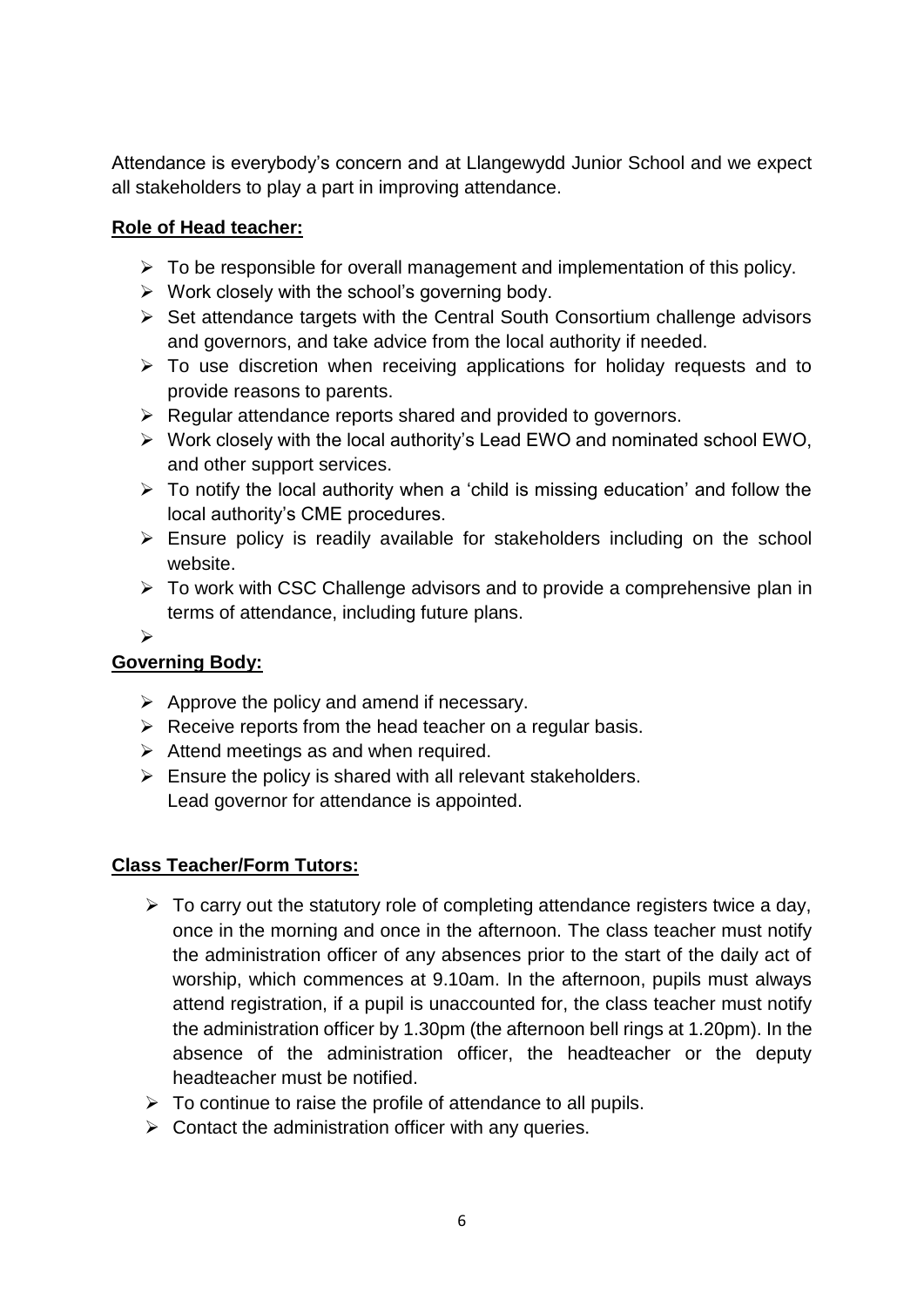## **Pupils:**

- $\triangleright$  At 8.50am the whole school bell sounds. At this time pupils should make their way to their registration classes. Any pupils arriving after the pedestrian gates are locked should enter school from the Llangewydd Road pedestrian entrance and enter through the main entrance, inform the administration officer of their attendance and obtain their 'late mark'.
- $\triangleright$  Attend regularly and on time unless unwell or received an authorised absence.
- $\triangleright$  Bring to school a note explaining reasons for absence and give to class/form teacher when possible.
- $\triangleright$  Inform teacher of planned absences when possible.

### **Site Manager:**

 $\triangleright$  At 8.40am the site manger closes the vehicle gate at the Llangewydd Road entrance. The site manager then opens the gates at approx. 9.05 am and closes the pedestrian access gate (between the Reception Area and the 'bungalows'). Following this, at approximately 9.10am, the pedestrian access gate on Heol Frenhines is locked.

### **Parents:**

- $\triangleright$  To ensure their children attend school regularly and punctually.
- $\triangleright$  To notify the school if their child is unable to attend, on the first day of absence and every day thereafter. This must be done prior to the start of the school day.
- $\triangleright$  To keep the school updated on parents/guardians contact details, including mobile numbers and new addresses.
- $\triangleright$  To work with school and partner agencies to address any issues of irregular attendance of their children.
- $\triangleright$  To work with their child in relation to homework, not completing homework is not a reason for missing school.
- $\blacktriangleright$

## **Role of Administration (Attendance) Officer :**

- $\triangleright$  To speak with parents on a daily basis to establish reasons for pupil absences.
- $\triangleright$  To record attendance each day on SIMS using the coding system.
- $\triangleright$  To mark any pupils who arrive at school following the 9.05am as 'late'.
- $\geq$  To 'mop up' missing marks, providing reasons and inputting reasons on the red flag system on SIMS.
- $\triangleright$  For those parents of absent pupils who have not contacted school at, or before, the start of the school day, the administration officer must send a text message or telephone those parents individually between 9.10am and 9.30am on the day of the absence, in order to establish reasons for the pupil's absence.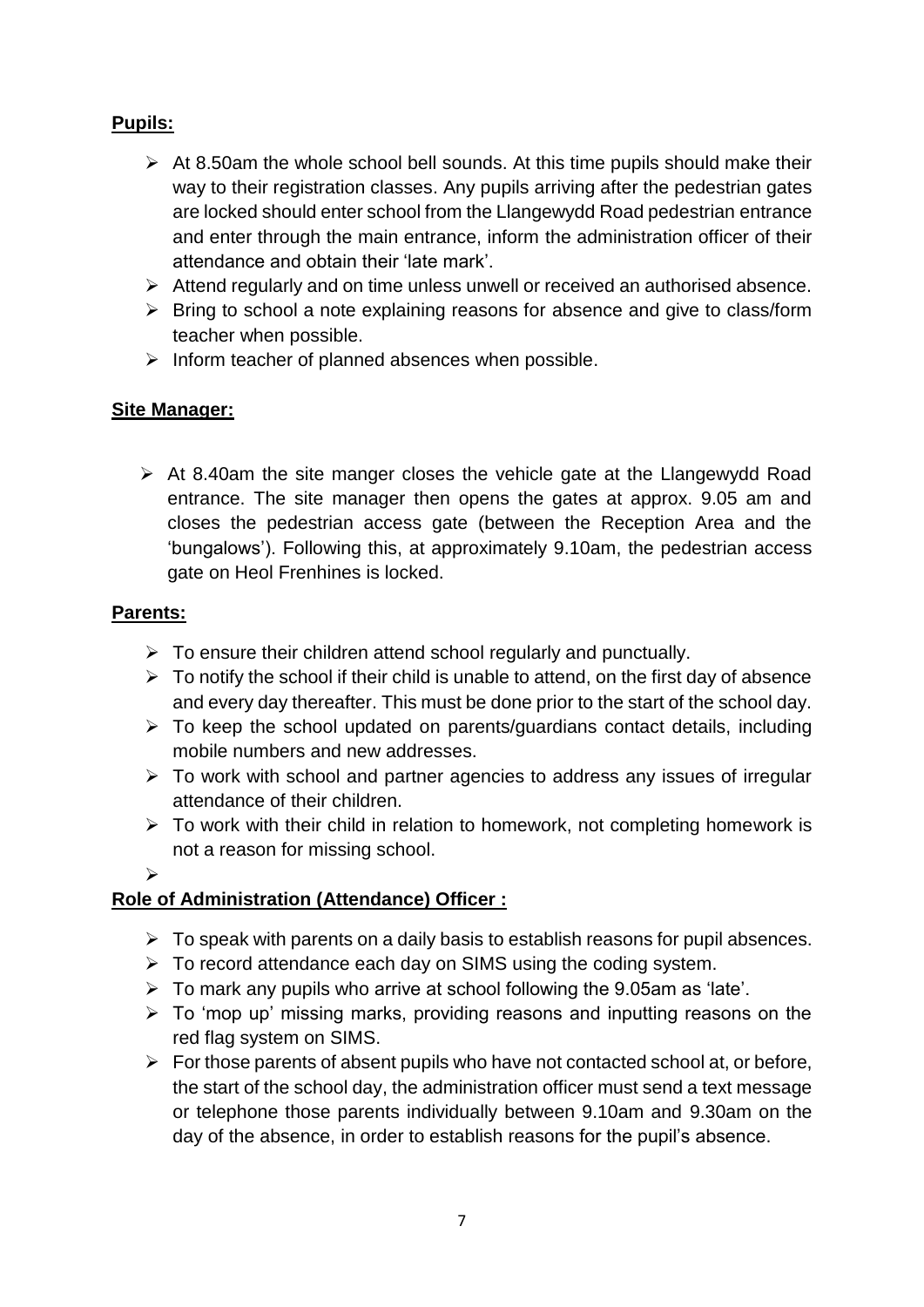- $\triangleright$  To notify the headteacher, or deputy headteacher in their absence, by approximately 10am, of any pupils which are not in school and for whom there has not been a 'two way' interaction between the administration officer and the parent (guardian).
- $\triangleright$  If necessary (following a conversation between the headteacher or deputy headteacher in the HT's absence), depending on the particular circumstances, if we are unable to have a 'two way' interaction with parents of an absent pupil and we have concerns over pupil wellbeing, we will contact our EWO to notify them that a pupil is absent from school.
- $\triangleright$  In all circumstances where the administration officer has not had a 'two way' interaction with the parent of an absent pupil and the administration officer has been unable to discuss this matter with the headteacher, or deputy headteacher, the administration officer must inform the EWO of the pupil's unexplained absence.
- $\triangleright$  To work closely with the EWO and support staff in school.
- $\triangleright$  To work with SLT and Headteacher closely.
- $\triangleright$  To ensure transfer of CTF of pupils are completed in a timely manner and pupils are not removed from roll unnecessarily.
- $\triangleright$  To check messages on the school's answerphone system.
- $\triangleright$  Follow up unaccounted reasons for absence and concerns raised
- $\triangleright$  Provide the headteacher by the end of the day each Friday an attendance figure for the week.

#### **Keeping school registers**

The school's register is a legal document and under The Education (pupil registration) (Wales) regulations 2010 the school is required to keep an accurate record of attendance. Registers need to be marked twice a day, once in the morning and once in the afternoon.

Registers may be needed in a court of law if deemed appropriate.

Schools' Information management system (SIMS) is used in all schools across BCBC to record all pupils attendance.

By the end of the school week, the school's overall attendance registers will be completed and an overall attendance figure will be calculated by the school.

#### **Types of absences**

It is important for parents to understand the definition of the different types of absences. They are classed as unauthorised absence and authorised absence.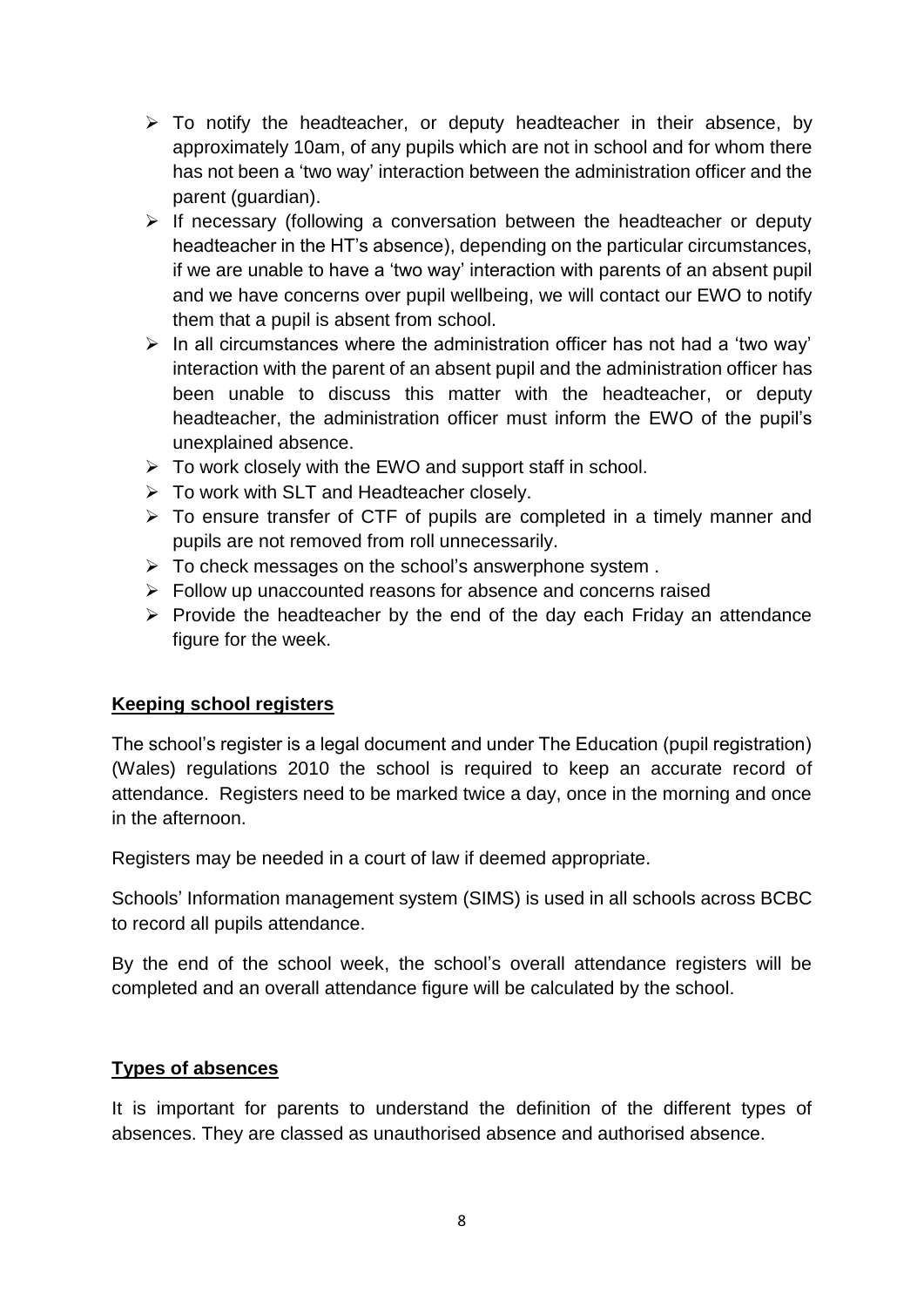The school's head teacher can only decide on whether an absence should be classed in either one of these categories, parents cannot.

Absences maybe authorised for the following reasons:

- $\triangleright$  Illness.
- $\triangleright$  Religious observance.
- $\triangleright$  Medical/Dental appointments during school hours.
- $\triangleright$  Fixed term and permanent exclusions.
- $\triangleright$  Holiday agreed by the head teacher.

Examples of what are classified as unauthorised absence are the following, however they are not limited: Absences may be unauthorised for the following reasons:

- $\triangleright$  Further to discussion with the EWO, high levels of pupil illness which are unsubstantiated by a medical certificate (this may be further to a request for such a certificate from the headteacher but not always)
- $\triangleright$  Truancy.
- $\triangleright$  Late after the close of registration.
- $\triangleright$  Staying at home for no reason condoned absence.
- $\triangleright$  Going shopping.
- $\triangleright$  Birthdays.
- $\triangleright$  Holiday not agreed by the head teacher.

In addition there are several codes classed as a present mark which include the following:

- $\triangleright$  Late before the close of register.
- $\triangleright$  Educated off site, pupils attending vocational courses at college/pupils attending alternative provision agreed by school.
- $\triangleright$  Sporting activity.
- $\triangleright$  Educational visit.
- $\triangleright$  Traveller absence.
- $\triangleright$  Interview.
- $\triangleright$  Work experience.
- $\triangleright$  Where pupils are on roll at school and also at another education establishment.

Please see appendix 1 which includes a breakdown of codes set by Welsh Government.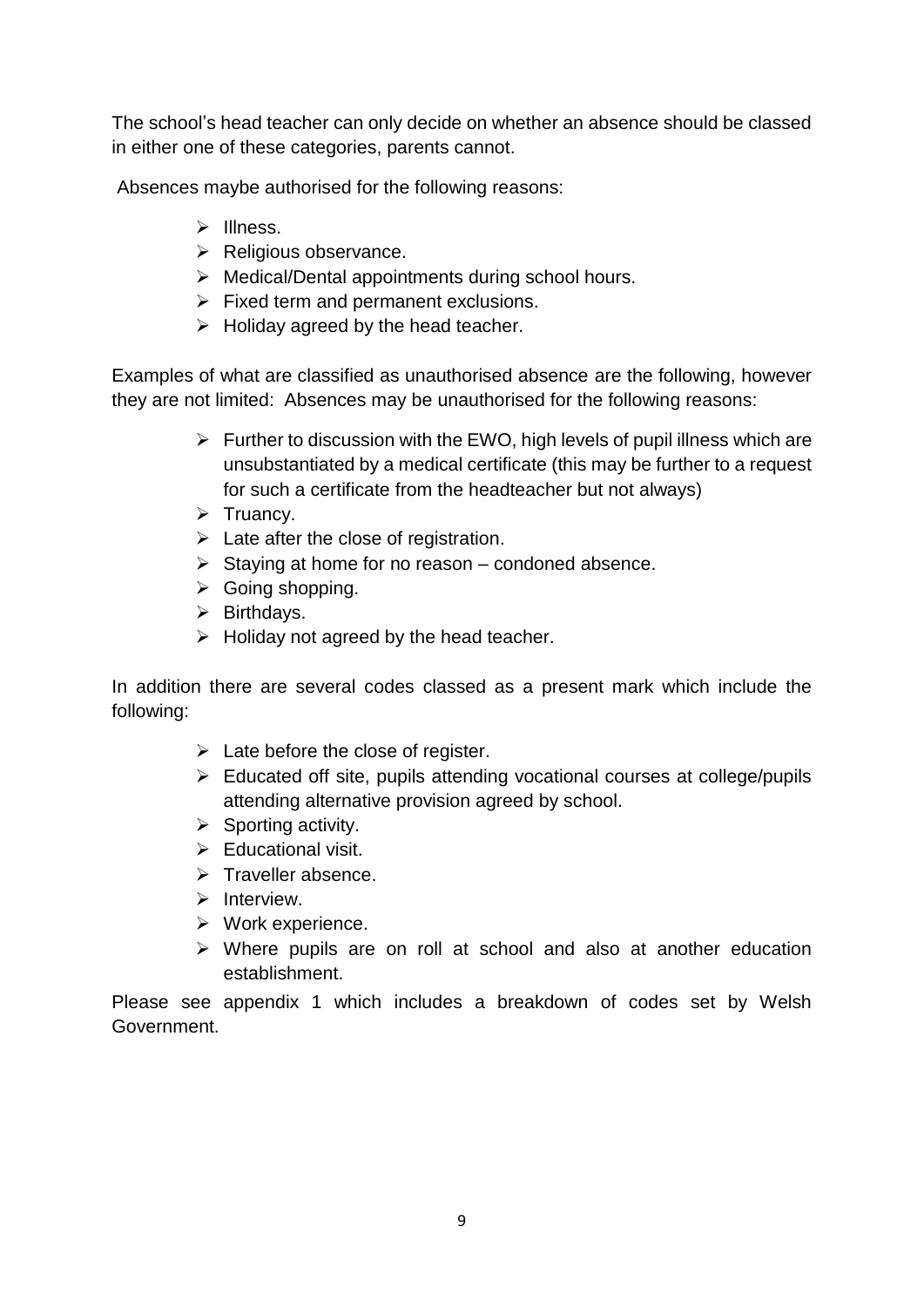## **Punctuality**

Punctuality is a legal requirement and pupils must attend on time. Persistent lateness has a detrimental effect on a child's learning and also disrupts other pupils within the class and throughout the school.

Those parents of pupils who are persistently late will be contacted by the class teacher / Administration (Attendance) Officer.

All pupils who are late must gain access through the main doors of the school and speak with the administration officer.

### **Medical absences**

Where a child is continually absent from school on the grounds of medical reasons, it will be necessary for the parent to provide medical evidence to school. This will be initiated by the school and the EWO which will result in the pupil and family receiving the appropriate support in assisting in attending school regularly. There may be times where a reintegration plan may be necessary which will be a partnership agreement between the family, pupil, EWO and school.

### **Holidays during term time**

Parents do not have an automatic right to withdraw pupils from school during the school term for a holiday. Under the Education (pupil registration) (Wales) Regulations 2010, head teachers have discretion to authorise a holiday of up to 10 days during term time, over 10 days can only be authorised in exceptional circumstances.

All requests for holidays must be completed on the school's holiday request form and completed by the parents/guardians. (please see Appendix 2).

The head teacher will make the decision and may include the following contributory factors:

- $\triangleright$  Time of year.
- $\triangleright$  Length of time.
- $\triangleright$  Overall percentage of attendance.
- $\triangleright$  Impact on the child's learning.

#### **School procedures**

- $\triangleright$  Parents are expected to contact school on the first day of absence and to provide reasons for their child's absence.
- $\triangleright$  If parents fail to notify school, then the school will make every effort to contact the parents and other persons listed as a point of contact. The absence will be recorded as unauthorised if no contact is made. Failure to receive any contact after five school days may result in the involvement of the EWO.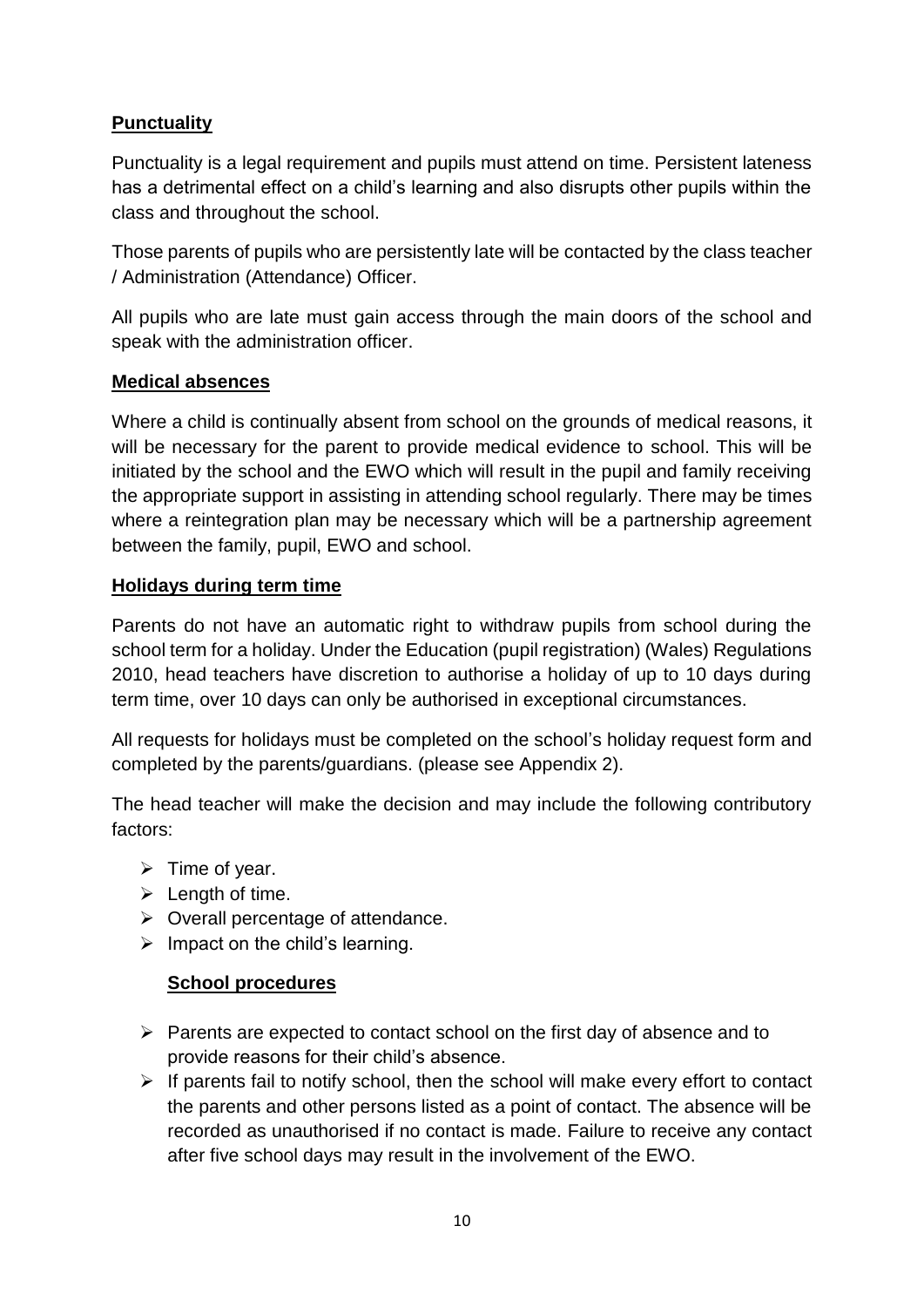$\triangleright$  As a school we have a duty to safeguard all our pupils and under the Education & Inspections Act 2006, requires the local authority to make arrangements to enable them to establish the identities of children residing within BCBC who not receiving an education. For example, these may be pupils who have not attended school for an excessive amount of time, without any contact or reason for the absence. The duty lies within the Local authority to investigate further. The Common transfer file will be sent to the forwarding school once notified.

For further information please see [www.bridgend.gov.uk](http://www.bridgend.gov.uk/) (CME document )

#### **Schools Strategies to improve attendance**

At Llangewydd we aim that all pupils achieve 100% attendance, however almost inevitably there are instances during a child's life which prevent them from attending school. When this happens we aim to work with the pupil and their parent to ensure that such absences have a minimal impact upon the pupil's education. We aim to work with parents and agencies and impact positively upon attendance at all times.

### **Pupil Involvement**

Nominated pupils inform the administration officer every morning of pupil absences.

By ensuring pupils are involved in this process and giving them responsibilities, it will improve their confidence and self–esteem. The administration officer will then code the absence as appropriate utilising messages left on the school answerphone, prior approval for an absence given, the subsequent outcome of a parental conversation or any other reasonable source of information.

## **School Website**

The school's website will also provide parents, pupils, governors and the public with all the relevant attendance information including the school's attendance policy, along with other school policies and procedures.

#### **School Newsletters**

This includes reminders for parents and pupils of our expectations in line with our attendance policy. All other attendance data and information may be included when necessary and relevant.

Parents will need to check the attendance information on a regular basis and also check on school holiday dates and inset dates for the school. Please ensure that you check regularly to ensure there is no confusion as wrong dates are not reasons for children to be absent from school.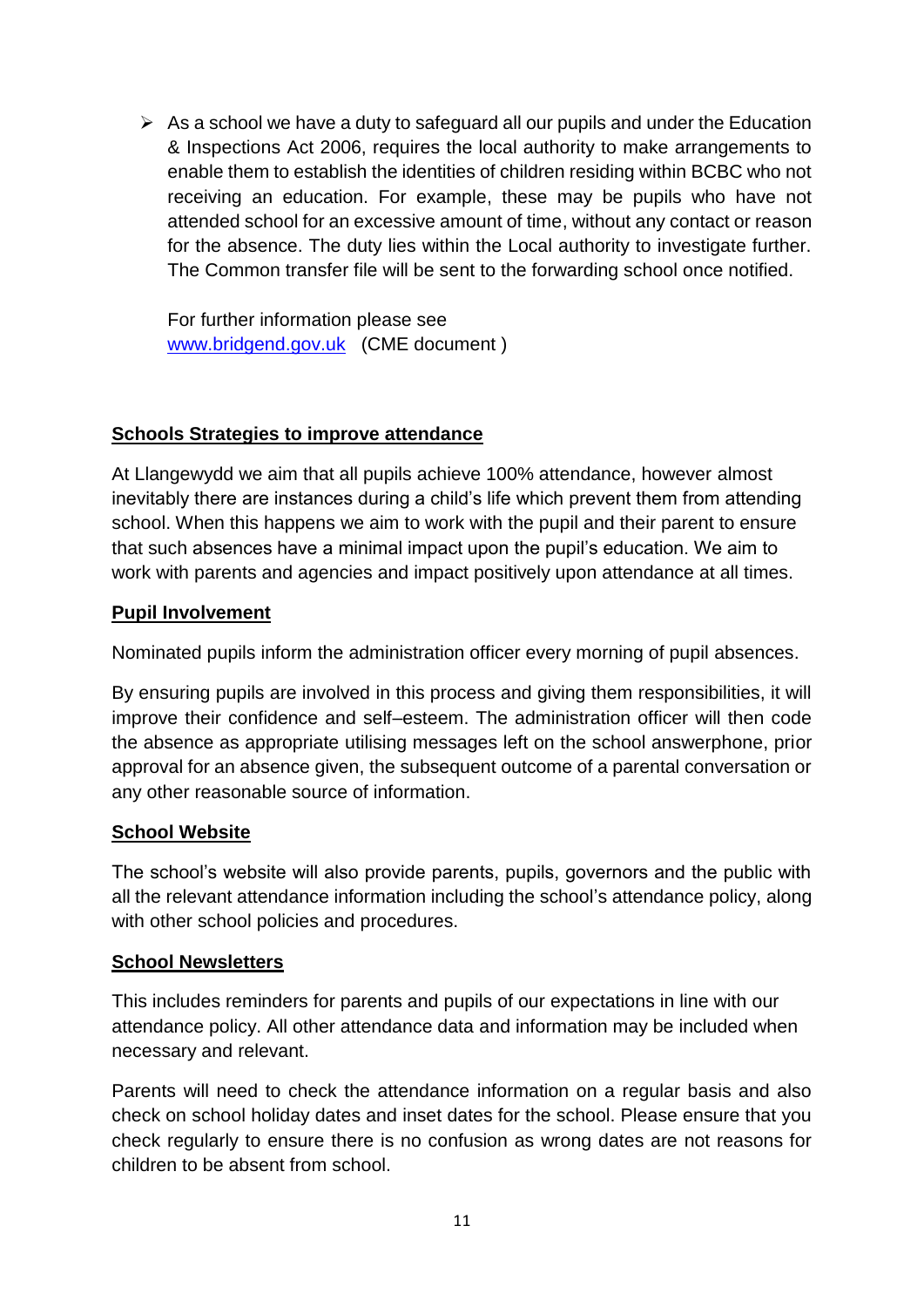### **The School Environment**

The school will provide a happy, welcoming and organised environment to ensure all pupils enjoy learning which results in good attendance.

### **Breakfast Club**

Our school has the privilege of offering a breakfast to all our pupils. Breakfast club starts at 8.20am, which is supervised by school staff. Having this opportunity allows pupils to have breakfast with friends, and ensures they have had a meal at the start of the day.

### **Staff Awareness**

All staff are fully aware of the importance of regular school attendance, and pupils will regularly be made aware of this during the school day from staff.

### **Attendance Assemblies**

Celebrating attendance and involving pupils gives them an incentive, motivation and encouragement, with a sense of self - worth. This promotes the wellbeing of children as well as rewarding them.

## **Transition Process**

As we are all aware it is difficult at times to deal with change. We as a school appreciate that pupils find it hard to cope with the transition from year groups and also from primary to secondary school. Our school ensures that we have all staff involved in this process and taster days for all pupils are set.

#### **Parents' evening**

Parents' evenings may offer the support of the EWO if parents need advice and guidance or additional support in trying to ensure the regular school attendance.

#### **Additional Attendance Strategies**

## **Role of the Local Authority Education Welfare Service**

The Education Welfare service is a statutory service which supports schools in ensuring all pupils attend school regularly. We have a designated EWO who visits the school on a regular basis, depending on need. The EWO will meet with a senior member of staff within school and discusses those pupils who have attendance of below 92%.

The school, in a joint discussion will then refer the pupil to the EWO if necessary. Individual circumstances of each pupil will be considered. The EWO will then either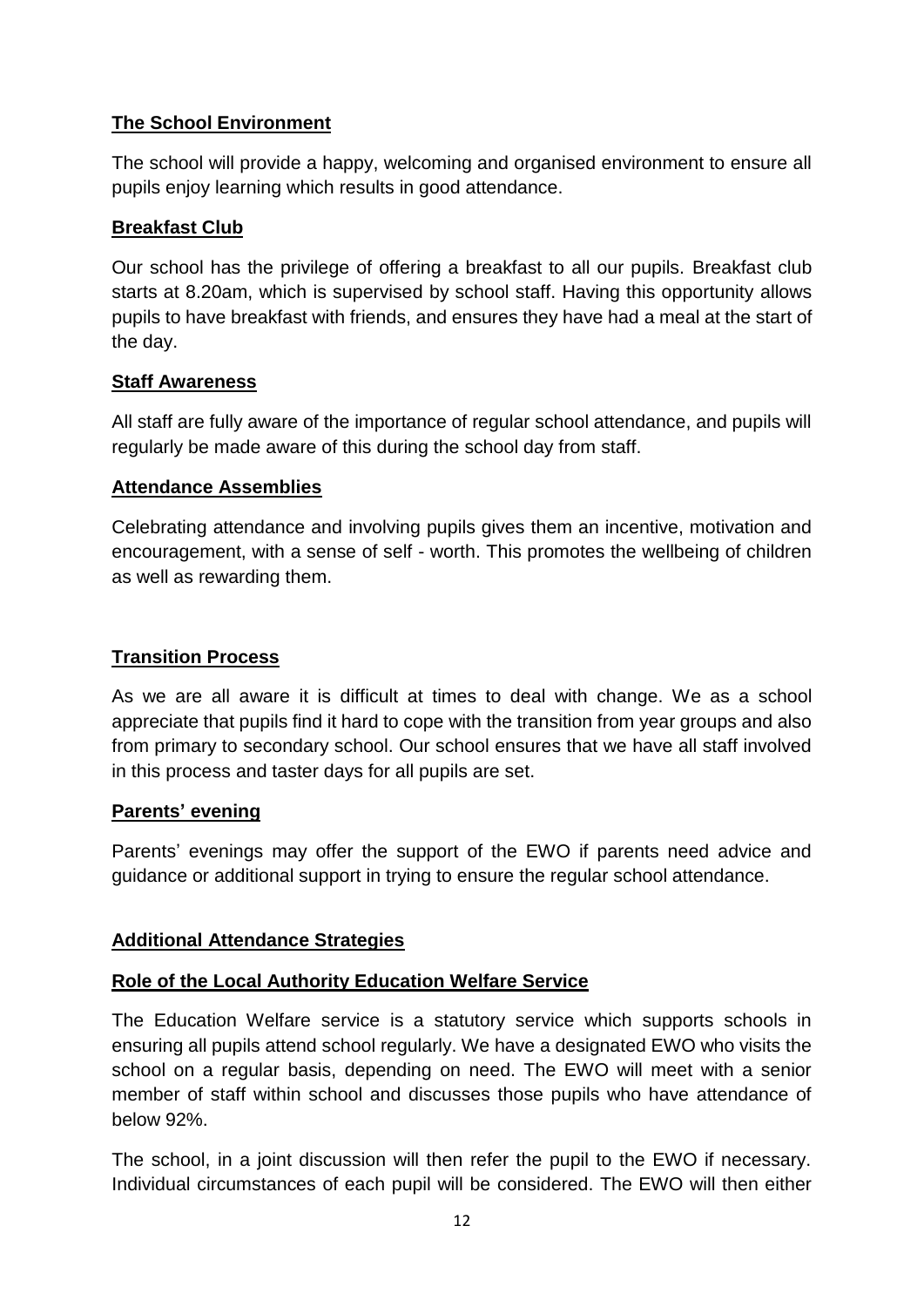send a letter home informing parents of your child's attendance, make a telephone call home, invite you into school or/and will conduct a home visit.

Parents have a legal duty to ensure their children attend school regularly and punctually, or otherwise, under the Education Act 1996. Where parents fail to ensure the regular attendance of their child or otherwise are committing an offence and the EWO will need to be informed.

It is unfortunate on occasions but a punitive approach may be needed which may result in prosecution of parents. (Please see BCBC Non-school Attendance Enforcement Policy)

However the EWS does not take this lightly and will endeavour to work and support parents, schools and pupils to improve attendance levels.

### **Additional Local Authority Support Services**

The EWS sits within the early help team which comprises of a multi-disciplinary teams which are based in co-located areas across the county of Bridgend covering the North ( CCYD ), East ( Civic Offices ) and the West ( Pyle life centre ).

The early help team consists of a variety of support services including family support workers, family engagement officers, counsellors, and youth workers. The 'Early Help' team is designed to support families and pupils where a need has been identified. All officers are professionally trained and work with families, schools and agencies to ensure all parents and pupils receive the best possible support to enable them to have better opportunities in life.

Parents can also self - refer into the service directly via:

[www.earlyhelp@bridgend.gov.uk](http://www.earlyhelp@bridgend.gov.uk) or alternatively telephone on

01656 815420

## **Role of School's Challenge Advisors/ Central South Consortium Joint Education Services.**

Our school works closely with Central South Consortium which provides us with a nominated challenge advisor who visits our school and advises and supports us in our school improvement process. Challenge advisors and EWO's works closely with those schools needing additional support where attendance is a concern.

#### **Good Practice Strategies**

In addition to the strategies above, other initiatives may be conducted at any point.

## **Attendance Drives**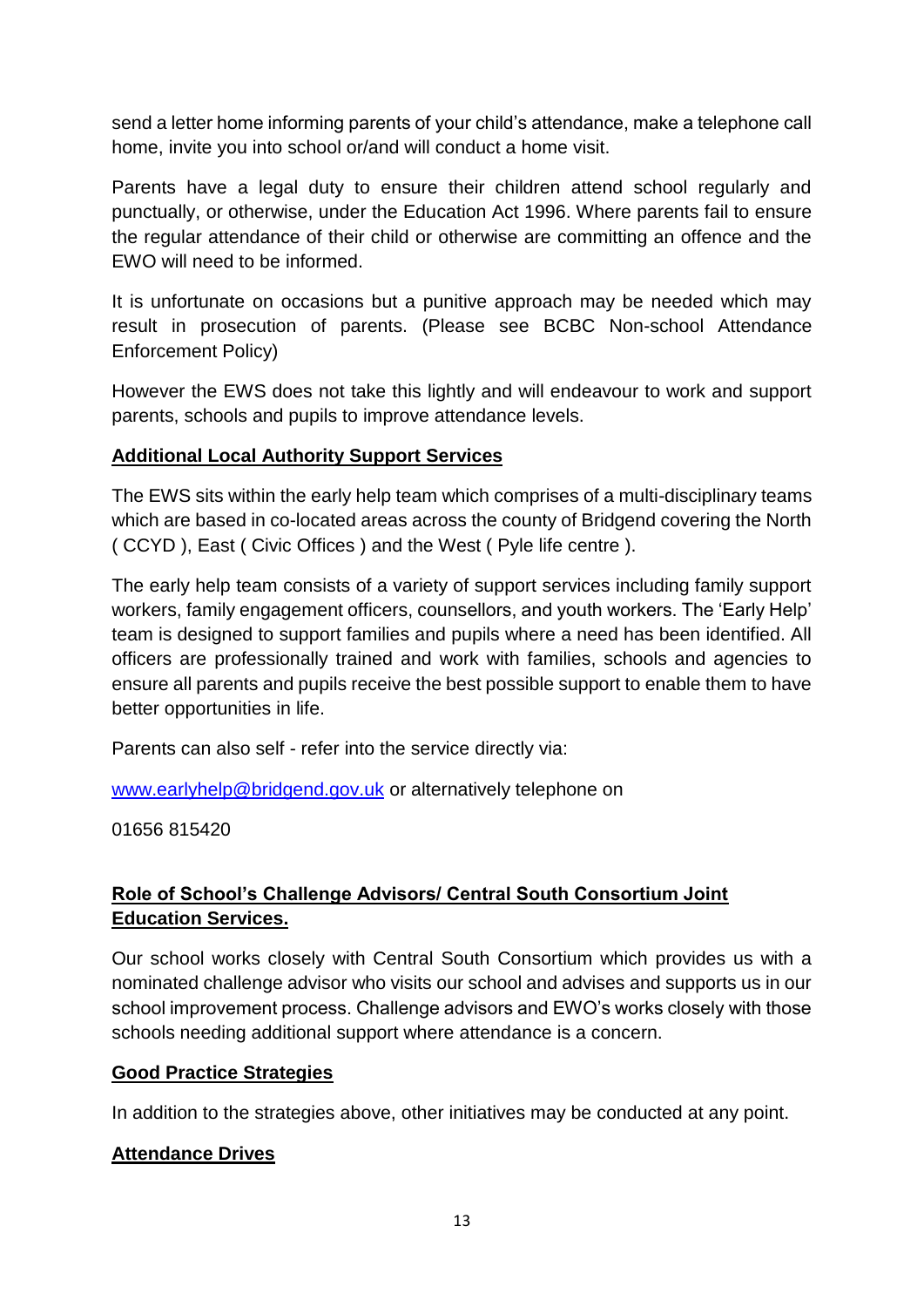EWO's across the county will work collaboratively with schools and early help teams to complete an attendance drive which will consist of visiting homes to parents of pupils who are absent from school on a particular day and whose attendance is below the agreed target. Members from the early help team will assist the EWO's. This is a pro - active partnership approach in assisting schools, parents and pupils in identifying issues with attendance and any other needs.

## **Attendance Panels**

Attendance panels are seen as good practice in schools and involve school governors, member of senior staff, EWO, parent and on occasions include the pupil. Whilst the panel's aim is to address the attendance of pupils, it is not always in the best interest of the pupil to be out of class.

Parents are invited into school to discuss their child's attendance, with a view for an action plan to be completed and signed which will regularly be reviewed. Letters of invitation will be sent to parents in advance and parents are asked to notify school as to whether they will be attending or not. If they are not available to attend then another letter will be sent. Failure to attend without notification may result in a visit or telephone call from the EWO.

## **Truancy Patrols**

Truancy Patrols are initiated by the school's police liaisons officers and the EWS. Under the Crime and Disorder Act 1998 this gives the Police the power to remove truants on the day of the truancy patrol. Any child found unaccompanied by an adult can be taken back to school or to a designated place of safety.

Parents and pupils details are logged, along with the reasons for the pupil being out of school.

These patrols are held as and when needed throughout the academic year.

## **First Day contact**

Whilst we as a school operate a first day contact, there may be times where the Education Welfare Officer will conduct this, and contact parents of those pupils who are absent on a specified day. This is deemed as good practice and identifies those pupils who are regularly absent at an early stage with a view to referring to additional support services.

## **Data Collection**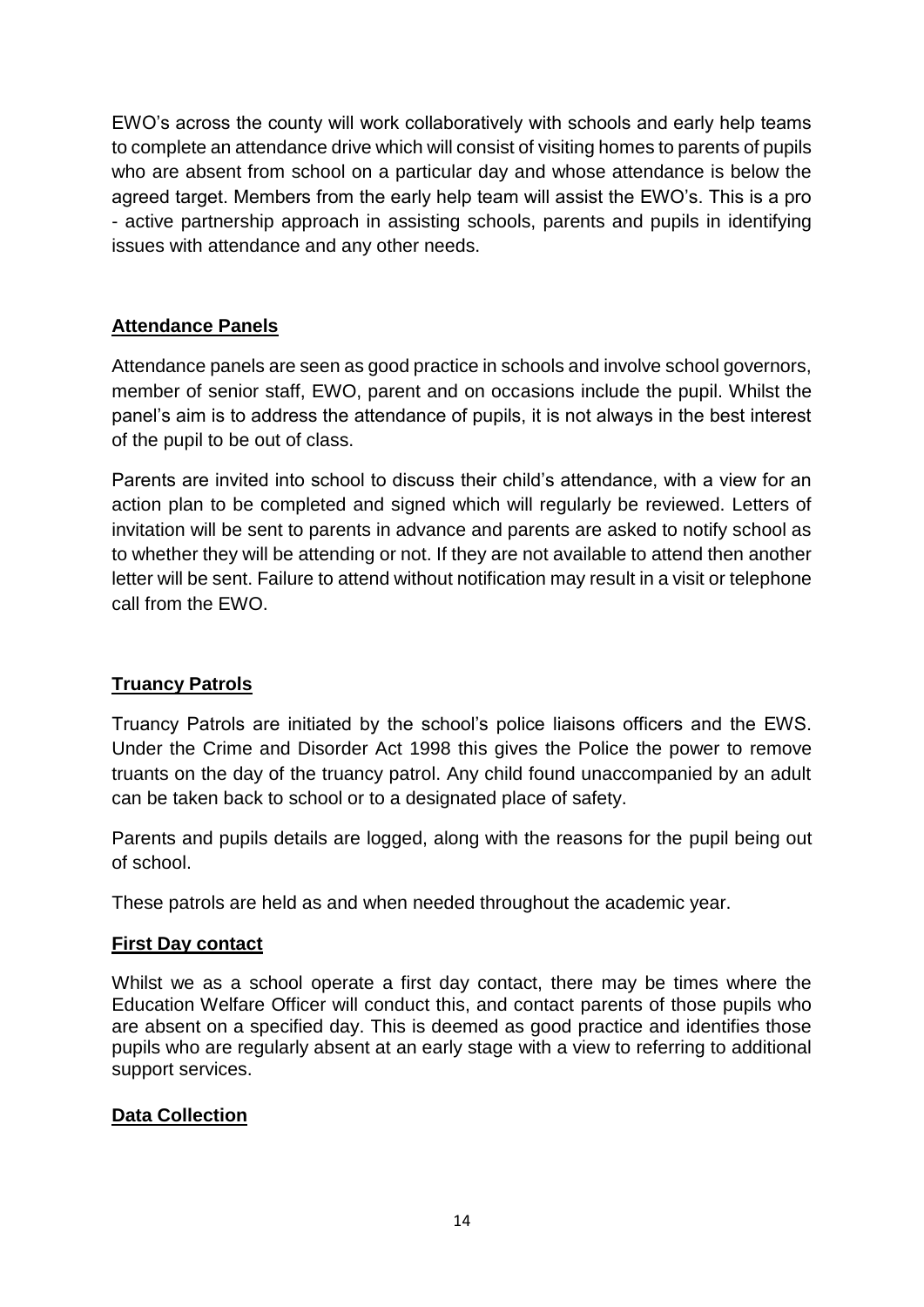Our school's attendance data is continually being tracked and monitored electronically both on an individual pupil level and also as a whole school. This data is collated by the Lead EWO and shared amongst all schools across Bridgend on a termly basis.

#### **Monitoring and reporting**

The school will regularly provide reports to the governing body, senior management and challenge advisors, and the local authority which will inform them of current attendance.

In addition, parents will also be notified through the schools regular communication channels.

| <b>Headteacher:</b>       |           | Date: | December 2021 |
|---------------------------|-----------|-------|---------------|
|                           | N G Clode |       |               |
| <b>Chair of Governing</b> |           | Date: | December 2021 |
| <b>Body:</b>              | M Dixon   |       |               |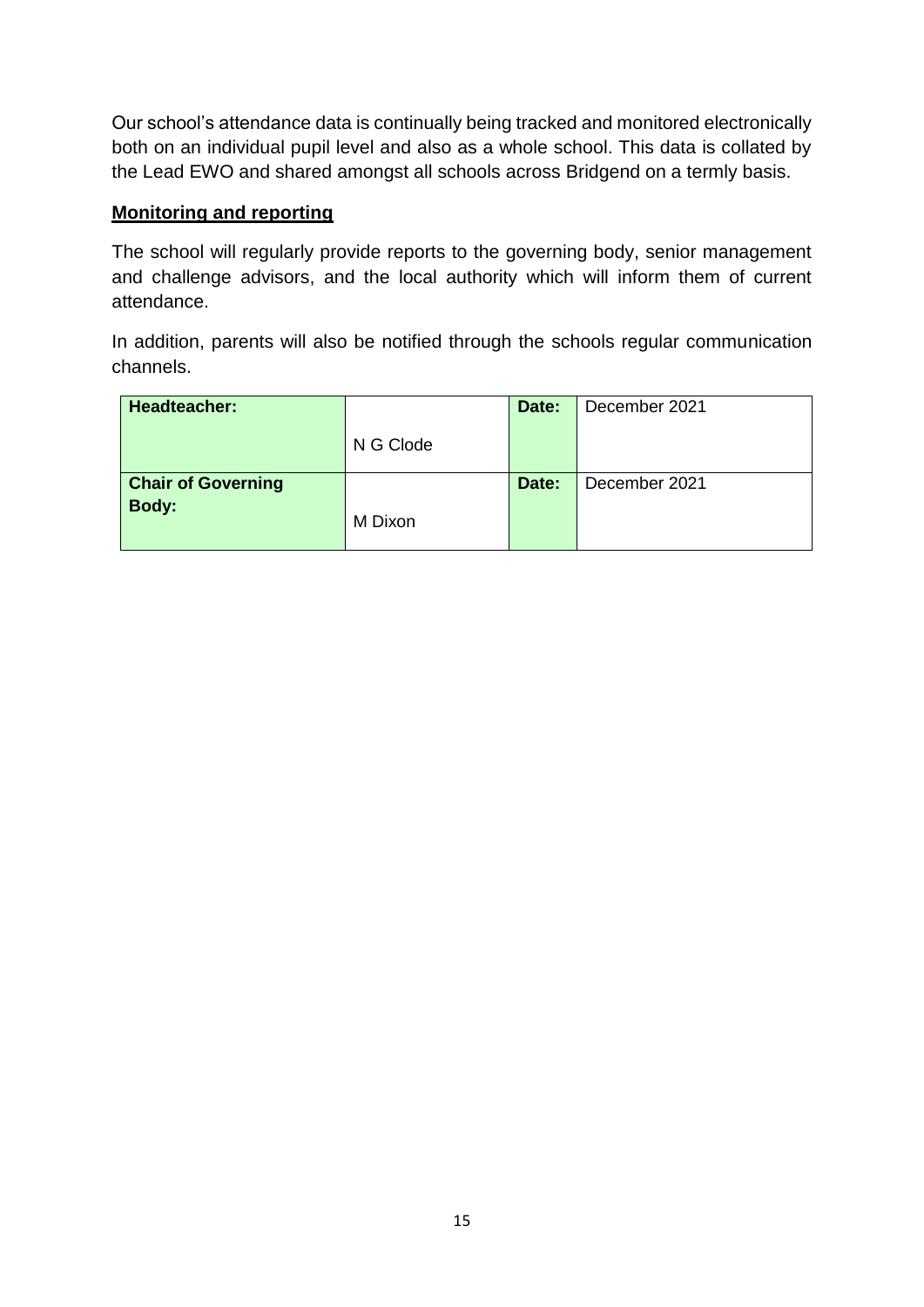#### **Appendix 1**

| Code         | <b>Meaning</b>                                                 | <b>Statistical meaning</b>           |
|--------------|----------------------------------------------------------------|--------------------------------------|
| $\wedge$     | <b>Present at registration</b>                                 | <b>Present</b>                       |
| L            | Late but arrived before register closed                        | <b>Present</b>                       |
| в            | <b>Educated off-site</b>                                       | <b>Approved educational activity</b> |
| D            | <b>Dual registered</b>                                         | <b>Approved educational activity</b> |
| P            | <b>Approved sporting activity</b>                              | <b>Approved educational activity</b> |
| V            | <b>Educational trip or visit</b>                               | <b>Approved educational activity</b> |
| J            | <b>Interview</b>                                               | <b>Approved educational activity</b> |
| W            | Work experience (not work based learning)                      | <b>Approved educational activity</b> |
| C            | Other authorised circumstances(not covered by<br>another code) | <b>Authorised absence</b>            |
| $\cdot$      | <b>Illness due to COVID</b>                                    | <b>Authorised absence</b>            |
| L            | remote learning due to COVID                                   | <b>Authorised absence</b>            |
| F            | Agreed extended family holiday                                 | <b>Authorised absence</b>            |
| н            | <b>Agreed family holiday</b>                                   | <b>Authorised absence</b>            |
| $\mathbf{I}$ | <b>Illness</b>                                                 | <b>Authorised absence</b>            |
| м            | <b>Medical/dental appointment</b>                              | <b>Authorised absence</b>            |
| S            | <b>Study leave</b>                                             | <b>Authorised absence</b>            |
| Е            | <b>Exclusion</b>                                               | <b>Authorised absence</b>            |
| R            | <b>Religious observance</b>                                    | <b>Authorised absence</b>            |
| T.           | <b>Traveller Absence</b>                                       | <b>Authorised absence</b>            |
| N            | No reason provided for absence                                 | <b>Unauthorised absence</b>          |
| $\mathbf{o}$ | Other unauthorised absence( no explanation<br>provided)        | Unauthorised absence                 |
| p            | <b>Family Holiday (not agreed)</b>                             | <b>Unauthorised absence</b>          |
| U            | Late arrival after the close of registration                   | <b>Unauthorised absence</b>          |
| Y            | <b>Partial and forced closure</b>                              | Not required to attend               |
| Z            | Pupil not yet on roll                                          | Not required to attend               |
| #            | School closed to all pupils                                    | Not required to attend               |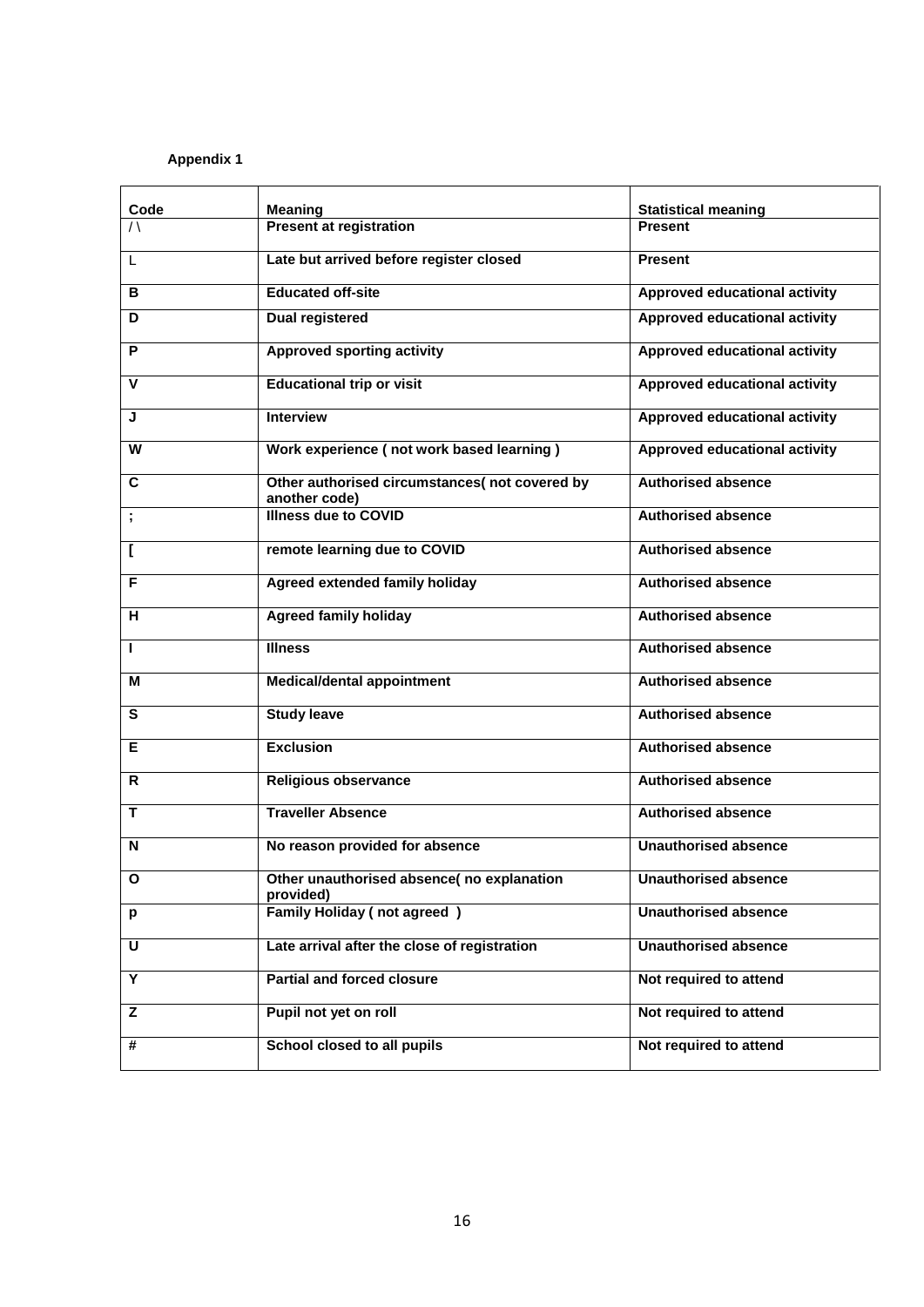### **Appendix 2**

#### **Holiday in term time request**

#### **Section A**

To be completed by the Parent/Guardian at least 2 weeks in advance.

| Name of<br>Child: | <b>Class</b> | dob | Address | Tel no. |
|-------------------|--------------|-----|---------|---------|
| 1.                |              |     |         |         |
| 2.                |              |     |         |         |
| 3.                |              |     |         |         |
| 4.                |              |     |         |         |

Holiday dates: (including possibility of late flight arrivals if possible)

From: ……………………………………. to ………………………………………………..

Destination ……………………………………….

(NB – This is for child protection reasons ensuring all our children are safeguarded)

#### **Declaration:**

I understand that this holiday request may be authorised or not authorised and the head teacher will use his/her discretion in making the decision based on my child's circumstances. If the Headteacher does not authorise this holiday, this may lead to a request for a Fixed Penalty Notice to the Local Authority Lead EWO, which will be determined in line with the schools attendance policy. (Please ask for a copy at school or the schools website )

Parent/Guardian ………………………………………………………